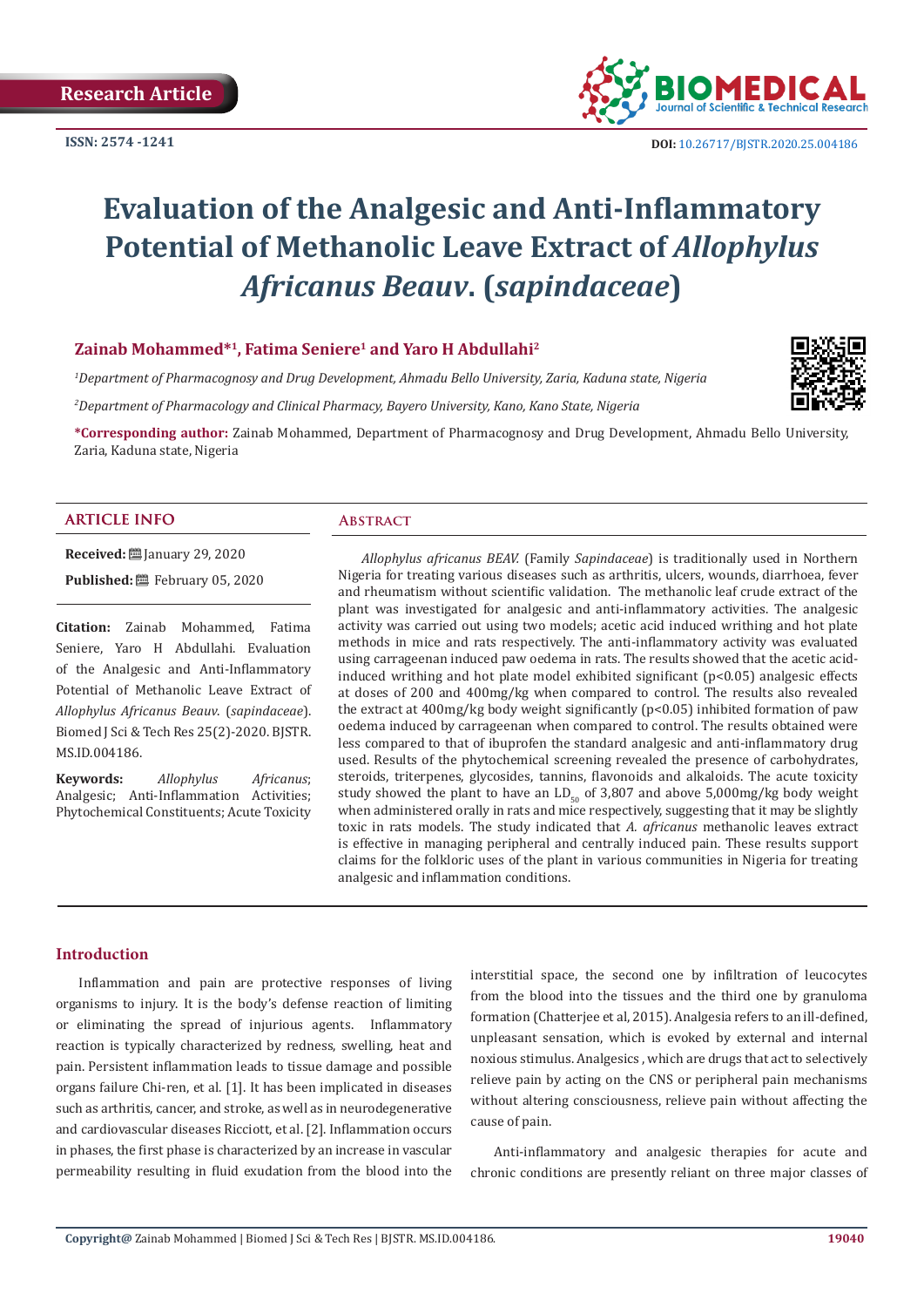drugs: Non-Steroidal Anti-inflammatory Drug (NSAIDS), opoids and a group of drugs collectively called adjuvant, with diverse pharmacological actions. Their undesirable and serious adverse effect has necessitated the search for development of novel safer and more potent alternative analgesic and anti-inflammatory drugs kissin [3]. Therefore, the search for newer and safer analgesic and anti-inflammatory agents from the large array of medicinal plant resources has been intensified Bellik, et al, [4]. *Allophylus africanus Beauv.* (Family *Sapindaceae*) is a small tree or shrub with trifoliate leaves, obovate leaflets, dentate margin, serrate or almost entire found in tropical to sub-tropical regions of the world. The flowers are small and creamy-yellow, and the fruit is spherical, fleshy, red to black when ripe Burkill [5]. It is commonly known as 'African false currant', and is well distributed throughout Nigeria with various vernacular names- 'ebe/ukpe'(Esan ),'akanro'/ 'akaraesu' (Yoruba), 'akaito' , (Igbo) and 'karki'(Hausa) in Delta, Western, Eastern and Northern Nigeria communities respectively.

Previous phytochemical constituents of *A. africanus* reported include flavonoids, tannin, saponins and carbohydrates Oladosu, et al. [6]. Various ethnomedicinal uses have been attributed to the plant; the boiled bark, roots and leaves are used to treat aches, fever, and rheumatic pains Sofidiya, et al. [7], twig and root are chewed for teeth cleaning, tooth ache and diarrhoea, leaves and root powder as appetite stimulant, leaves infusion as eye treatment, gout, venereal diseases and sanity, and the root is used as lactation stimulant, abortafacient, dysentery, dropsy and oedema Sofidiya, et al. [7,8]. The roots contain tannins that are considered astringent, and are used to treat piles and nose bleeding Agrawal, et al. [9]. For 99 % of the population, chronic inflammation is an affliction of lifestyle which often serves as a precursor for chronic diseases like arthritis (Gil, 2002). In Northern Nigeria, *A. africanus* is used by traditional medicine practitioners to manage arthritis, diarrhoea and gum diseases of the teeth without scientific validation. The anti –diarrhoeal activity of the plant has being earlier validated by the authors Mohammed, et al. [10]. The aim of this present work is to screen *A. africamus* crude methanolic leaves extract for potential anti-inflammatory and analgesic activities to validate its folkloric claim.

# **Materials and Methods**

# **Plant Collection and Identification**

The matured plant material was collected from Samaru village, Zaria, Kaduna State of Nigeria on 18<sup>th</sup> February, 2015. It was identified by taxonomist, Mal. M. Muhammad of the Department of Biological Sciences, Ahmadu Bello University, Zaria, Nigeria. The authentication was done by comparison with herbarium specimen kept in the herbarium of the same department. The voucher number 1540 has been kept in the Department of Pharmacognosy and Drug Development of the University.

# **Plant Extraction**

The leaves of A. africanus were removed from the plant, cleaned, air dried under shade at room temperature for a period of 14 days and powdered to suitable size using a mill. A 1kg of the powdered leaves was macerated with 2.5L of aqueous methanol (20-80%). for 5 days with occasional shaking, filtered and evaporated to dryness using a Rotary vapor.

# **Animals**

Locally bred adult albino rats of either sex (150-200g) and Winster mice of either sex (20-30g) used for the biological studies were obtained from the Animal House Facility of the Department of Pharmacology and Therapeutics, Ahmadu Bello University, Zaria, Nigeria. The animals were housed under standard conditions  $(12 h/12 h$  dark/ light cycle, temperature of  $37 \pm 2$  °c and 35-60% humidity) and fed with standard grower mash (Vital Feeds, Jos, Nigeria PLC) and water *ad libitum*. All experiments were conducted in the laboratory of the Department of Pharmacology and Therapeutics, Faculty of Pharmaceutical Sciences of Ahmadu Bello University, Zaria, in accordance with guidelines outlined in the Guide for the Care and Use of Laboratory Animals by the National Institute of Health (80-23, revised publication No. 1996). The Animals were acclimatized for one week and also fasted for 18 h but allowed access to water *ad libitum* before the experiment was commenced.

# **Drugs and Chemicals**

All chemicals and drugs used for the experiments were of analytical grade. The drugs used were Carrageenan (Sigma Chemical Co.,USA), pentazocine injection (Pfizer Laboratories), ibuprofen (Rochem International Inc., USA) and acetic acid (Sigma-Aldrich, USA). Normal saline and methanol (80%) were obtained from the Department of Pharmacognosy and Drug Development of the University.

# **Phytochemical Screening**

The phytochemical screening of the leaves of *A. africanus* was carried out to identify the chemical constituents using standard methods Sofowora, et al. [11,12].

#### **Acute Toxicity Study**

The oral median lethal dose  $(LD_{50})$  of the methanolic extract of leaves of *A. africanus* was determined using the method of Lorke [13]. The experiment was conducted in two phases. In the first phase, 9 animals were divided into 3 groups of 3 animals each and administered with the extract in doses of 10, 100 and 1000mg/ kg body weight. The animals were observed for 24 h for signs of toxicity and death. In the second phase, 4 groups of 1 animal each were administered with graded doses of the extract at 1600, 2900 and 5000mg/kg body weight and also observed for signs of toxicity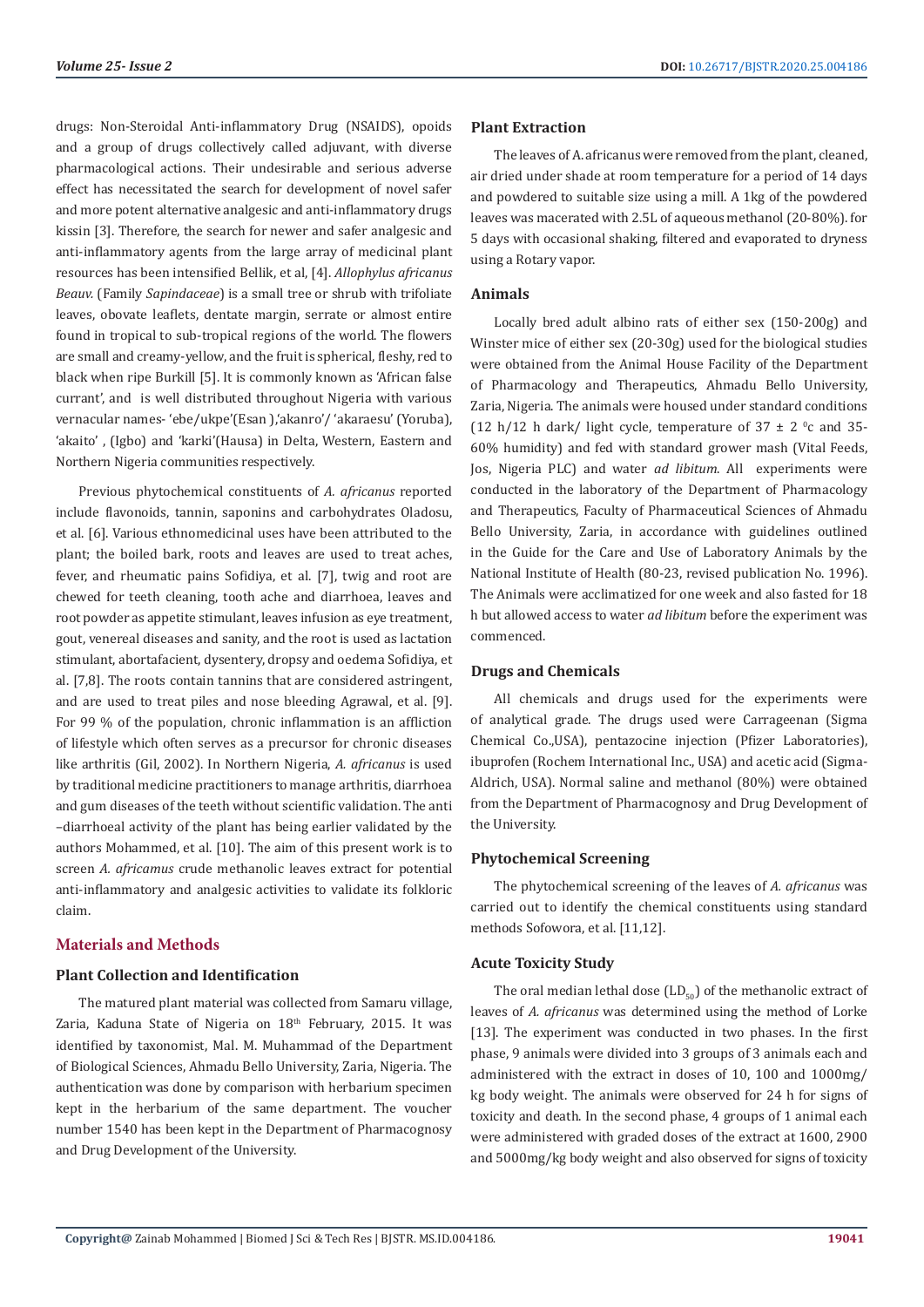and death for 24 h. the  $LD_{50}$  was calculated as the geometric mean of the lowest dose that caused death and the highest dose at which the animals survived.

#### **Tests for Analgesic Activity**

**Acetic Acid –Induced Writhing Test in Mice:** The peripheral analgesic activity of the leaves extract of *A. africanus* was assessed using the acetic acid—induced writhing as described by Koster, et al. [14]. 30 mice were randomly divided into 5 groups containing 6 animals each (n=6). Group 1 received normal saline (10ml/kg p.o as negative control), group 2 received ibuprofen (15mg/kg body weight (positive control), groups 3, 4 and 5 received the different doses of leaves extract (100, 200,400mg/kg, p.o) respectively. One-hour post drug and vehicle administration, the animals were administered with (0.6% v/v) of the acetic acid in water at dose of 10ml/kg body weight (Donkor et al, 2013) to induce pain sensation. The number of abdominal writhing was counted for each animal 5 minutes after acetic acid injection for observation time of 10 minutes. The percentage inhibition of writhing was calculated using the formula:

 Inhibition (%) =Mean no. of writhes (control) – Mean no. of writhes (Test) / Mean no. of writhes (control) X 100. A decrease in the number of writhes is indicative of analgesic effect when compared to control.

**Hot Plate Test:** The method of Ior, et al. [15] was adopted for the experiment. The animals were firstly exposed to electrical heatinduced nociceptive pain stimulus. Animals that stayed for more than 15 seconds on the hot plate were considered to have impaired nociception and therefore excluded . The mice were randomly divided into 5 groups of 6 animals each (n=6). Group 1 served as control and received normal saline (10ml/kg), groups 2, 3, 4 and 5 received the standard drug pentozocine (5mg/kg) body weight, methanolic extract at doses of 100, 200 and 400mg/kg body weight respectively. 30 minutes post treatment, the pretreated animals were kept individually in a glass beaker kept on a hot plate maintained at constant temperature of  $55 \pm 1$  °C. The time taken by the animals for either paw licking or jumping was recorded and taken as the latency to pain response. The latency response was taken as 30 seconds in the control and repeated at intervals of 30, 60 and 90 minutes post treatment.

#### **Test for Anti-Inflammatory Screening**

**Carrageenan Induced-Paw Oedema:** The method of Winter, et al. [16] was adopted for the evaluation of the anti-inflammatory of *A. africanus*. In this experiment, 30 adult rats were divided into 5 groups of 6 animals each (n=6). Group 1 was orally administered with normal saline (10ml/kg) as negative control, groups 2, 3, 4 and 5 received ibuprofen (15mg/kg) as positive control, 100mg/ kg, 200mg/kg and 400mg/kg body weight of plant extract orally respectively. 30 minutes post administration, 0.1mL of freshly prepared sterile saline suspension of carrageenan (1% w/v in 0.9% normal saline) was injected into the sub plantar surface of the left hind paw of all animals in each group. The hind paw size (oedema) was measured with the aid of a vernier caliper at time zero (0) hr and at 1, 2, 3, 4 and 5 hr intervals post carrageenan administration. The percentage of inhibition of oedema was calculated using the formula:

Mean increase in paw volume of control- Mean increase in paw volume of treated /Mean increase in paw volume of control X 100.

#### **Statistical Analysis**

The results were expressed as Mean ± Standard Error of Mean (SEM) and analyzed by one way analysis of variance (ANOVA). The data was statistically analyzed using Student's t-test and the results obtained were compared with the control group with p values < 0.05 considered to be statistically significant.

#### **Results**

#### **Preparation of Extract**

The crude extract of *A. africanus* recovered after extraction was 60.5g of a dark green coloured mass with pleasant odour.

#### **Phytochemical Screening**

The results of the phytochemical screening of the methanolic leaves extract of *A. africanus* showed the presence of secondary metabolites namely, alkaloids, carbohydrates, tannins, steroids, triterpenes, flavonoids and cardiac glycosides. There was absence of saponins (Table 1).

**Table 1:** Results of phytochemical screening of methanolic extract of *A. africanus*.

| <b>Constituents</b> | <b>Inference</b> |  |  |
|---------------------|------------------|--|--|
| Carbohydrates       | $\ddot{}$        |  |  |
| <b>Tannins</b>      | $\ddot{}$        |  |  |
| Steroids            | $\ddot{}$        |  |  |
| Terpenes            | $\ddot{}$        |  |  |
| Flavonoids          | $\ddot{}$        |  |  |
| Saponin             |                  |  |  |
| Cardiac glycosides  | $\ddot{}$        |  |  |

Note:  $(+)$  = positive,  $(-)$  = negative

#### **Acute Toxicity Studies**

The oral LD<sub>50</sub> values of the methanolic extract of *A. africanus* leaves in rats and mice were 3,807 and above 5,000mg/kg respectively.

### **Analgesic Studies**

The results of the acetic acid induced writhing test of the methanolic extract of *A. africanus* are shown on Table 2. The results showed a significant ( $p$ <0.05) reduction of the number of writhes by mice compared to control. The highest activity resided at the higher dose of 400mg/kg body weight (57.06 %), while the highest activity was observed in the reference drug, ibuprofen (61.90 %).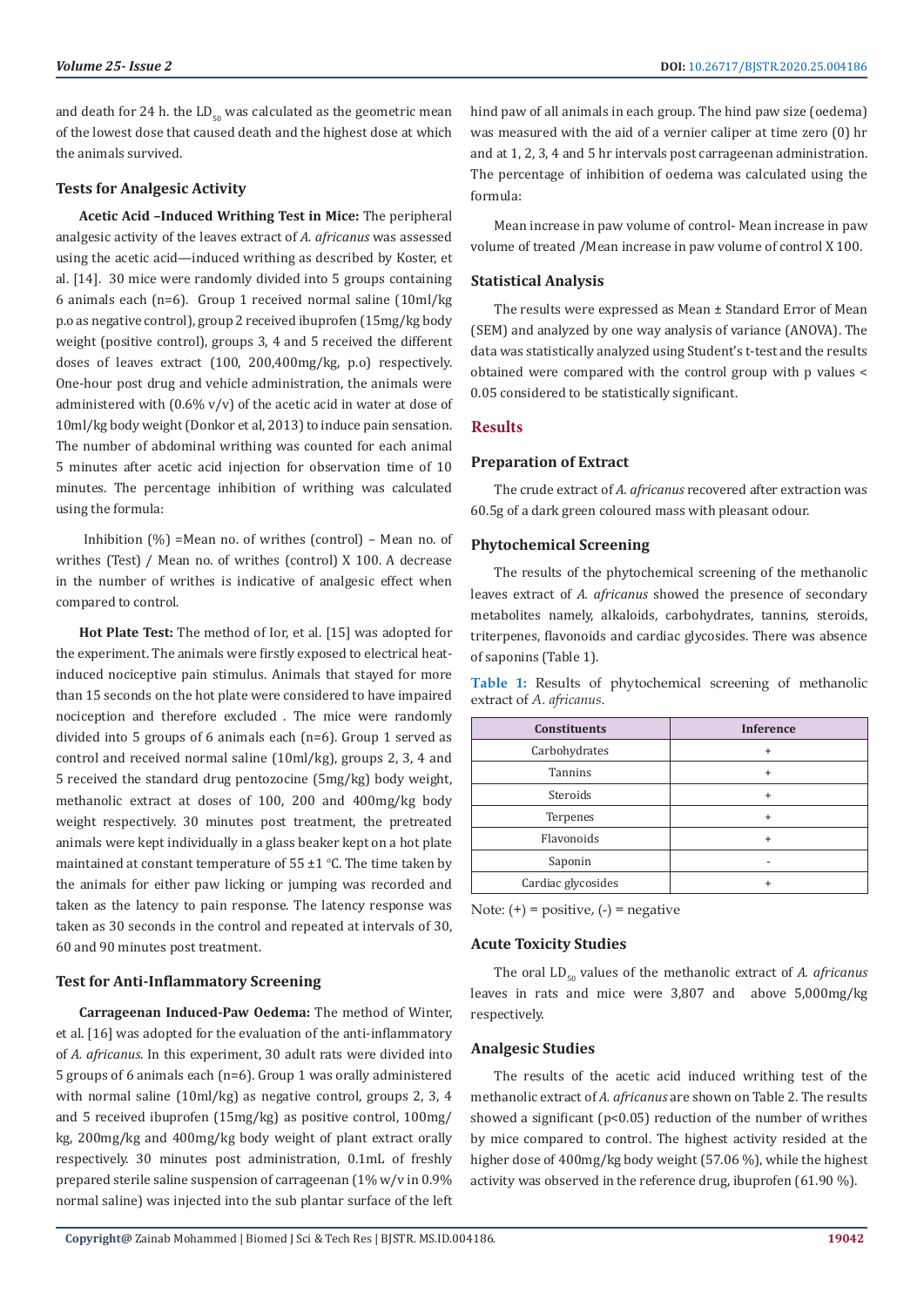| <b>Treatment</b>       | Dose $(mg/kg)$      | Mean no. of Writhes $(\pm S.E.M)$ | % Inhibition             |  |
|------------------------|---------------------|-----------------------------------|--------------------------|--|
| Normal saline          | 10 <sub>ml/kg</sub> | $35.40 \pm 0.53$                  | $\overline{\phantom{a}}$ |  |
| Ibuprofen              | 15mg/kg             | $13.50 \pm 0.45$                  | 61.90*                   |  |
| Extract                | 100mg/kg            | $32.25 \pm 0.57$                  | 8.90                     |  |
| Extract                | $200$ mg/ $kg$      | $28.42 \pm 0.42$                  | 19.72                    |  |
| $400$ mg/kg<br>Extract |                     | $15.20 \pm 0.62$                  | 57.06*                   |  |

**Table 2:** Results of methanolic extract of *A. africanus* on acetic acid induced writhing in mice.

Note: \*=Significant at P<0.05 compared to control.

#### **Hot Plate Test**

In the hot plate test in mice, the methanolic extract of *A. africanus* significantly (p<0.05) increased the pain reaction time in rats (Table 3). The extract at 200 and 400mg/kg significantly (p<0.05) increased the after-treatment reaction time. The 200mg/ kg increased the mean reaction time at 120 minutes, while the standard drug, Pentazocine and extract at 400mg/kg also produced significant (p<0.05) increased mean reaction time at the 30, 60, 90 and 120 minutes compared to control.

**Table 3:** Effect of methanolic extract of *A. africanus* on pain reaction time in hot plate test in mice.

| <b>Treatment</b> | Dose $(mg/kg)$ | Time needed for response after treatment |                  |                 |                 |  |
|------------------|----------------|------------------------------------------|------------------|-----------------|-----------------|--|
|                  |                | 30                                       | 60               | 90              | 120             |  |
| Normal saline    | 10ml/kg        | $3.2 \pm 0.24$                           | $2.90 \pm 0.54$  | $2.5 \pm 0.61$  | $2.1 \pm 0.48$  |  |
| Pentazocine      |                | $5.2 \pm 0.51*$                          | $5.8 \pm 0.30*$  | $5.8 \pm 0.64*$ | $5.9 \pm 0.55*$ |  |
| Extract          | 100            | $3.3 \pm 0.19$                           | $3.2 \pm 0.32$   | $3.0 \pm 0.31$  | $3.0 \pm 0.38$  |  |
| Extract          | 200            | $4.0 \pm 0.26$                           | $4.1 \pm 0.40$   | $4.4 \pm 0.30*$ | $5.0 \pm 0.20*$ |  |
| Extract          | 400            | $4.6 \pm 0.31*$                          | $4.9 \pm 0.45^*$ | $5.3 \pm 0.32*$ | $5.6 \pm 0.30*$ |  |

Note: \*=Significant at P<0.05 compared to control

#### **Anti-Inflammatory Studies**

In the carrageenan induced hind paw oedema test in rats, sub plantar injection of 0.1ML. of 1% carrageenan suspension produced local oedema reaching its maximum at the 3<sup>rd</sup> hour. Results showed a significant (p<0.05) inhibition in paw oedema in the tested dose of 400mg/kg (50.6%) in the 3rd hour when compared with control. The anti-inflammatory activity was observed to be more in the reference drug (69.8%) (Table 4).

**Table 4:** Effect of the methanolic extract of *A. africanus* on carrageenan- induced rat paw oedema.

| <b>Treatment</b> | Dose $(mg/kg)$ | Mean Paw Oedema (cm) ± S.E.M (cm) |                          |                 |               |                 |               |
|------------------|----------------|-----------------------------------|--------------------------|-----------------|---------------|-----------------|---------------|
|                  |                | 1hr                               | $\frac{0}{0}$            | 2hrs            | $\frac{0}{0}$ | 3hrs            | $\frac{0}{0}$ |
| Normal saline    | 10ml/kg        | $1.95 \pm 0.34$                   | $\overline{\phantom{a}}$ | $2.25 \pm 0.56$ |               | $2.45 \pm 0.42$ |               |
| Ibuprofen        | 15ml/kg        | $0.92 \pm 0.20$                   | $53*$                    | $0.94 \pm 0.32$ | $69.5*$       | $0.74 \pm 0.24$ | 69.8*         |
| Extract          | $100$ ml/kg    | $1.80 \pm 0.22$                   | 7.7                      | $1.74 \pm 0.14$ | 22.6          | $1.72 \pm 0.25$ | 30.2          |
| Extract          | $200$ ml/kg    | $1.55 \pm 0.22$                   | 21                       | $1.72 \pm 0.25$ | 25.7          | $1.47\pm0.22$   | 40            |
| Extract          | $400$ ml/kg    | $1.32 \pm 0.03$                   | 32.3                     | $1.44 \pm 0.72$ | $42.2*$       | $1.21 \pm 0.05$ | $50.6*$       |

Note: \*=Significant at P<0.05 compared to control.

# **Discussion**

The present study was aimed at investigating the analgesic and anti-inflammatory activities of the methanol leaf extract of *A. africanus* and establish the oral acute toxicity and phytochemical profiles. Phytochemical screening of the leave extract of *A. africanus* revealed alkaloids, carbohydrates, tannins, steroids, triterpenes, flavonoids and cardiac glycosides. The results obtained conform to the findings of Oladosu, et al. [6] These phytochemical constituents are physiologically active with potential for therapeutic and prophylactic uses. Flavonoids and tannins have been reported

to have analgesic and anti-inflammatory effects Ahmadiani, et al. [17] and these may be responsible for the analgesic and antiinflammatory activities of the plant extract observed in this study. Pain and inflammation are complementary and always occur together. The oral LD<sub>50</sub> of *A. Africana* was found to be 3,807mg/kg and above 5,000mg/kg respectively in rats and mice. Based on the toxicity classification of Matsumara, et al. [18,19] this could suggest that the methanolic leaves extract of *A. africanus* is relatively safe in mice but slightly toxic in rats. Scientifically, acute toxicity test gives an idea of the long term effect on body organs and systems when the drug is used.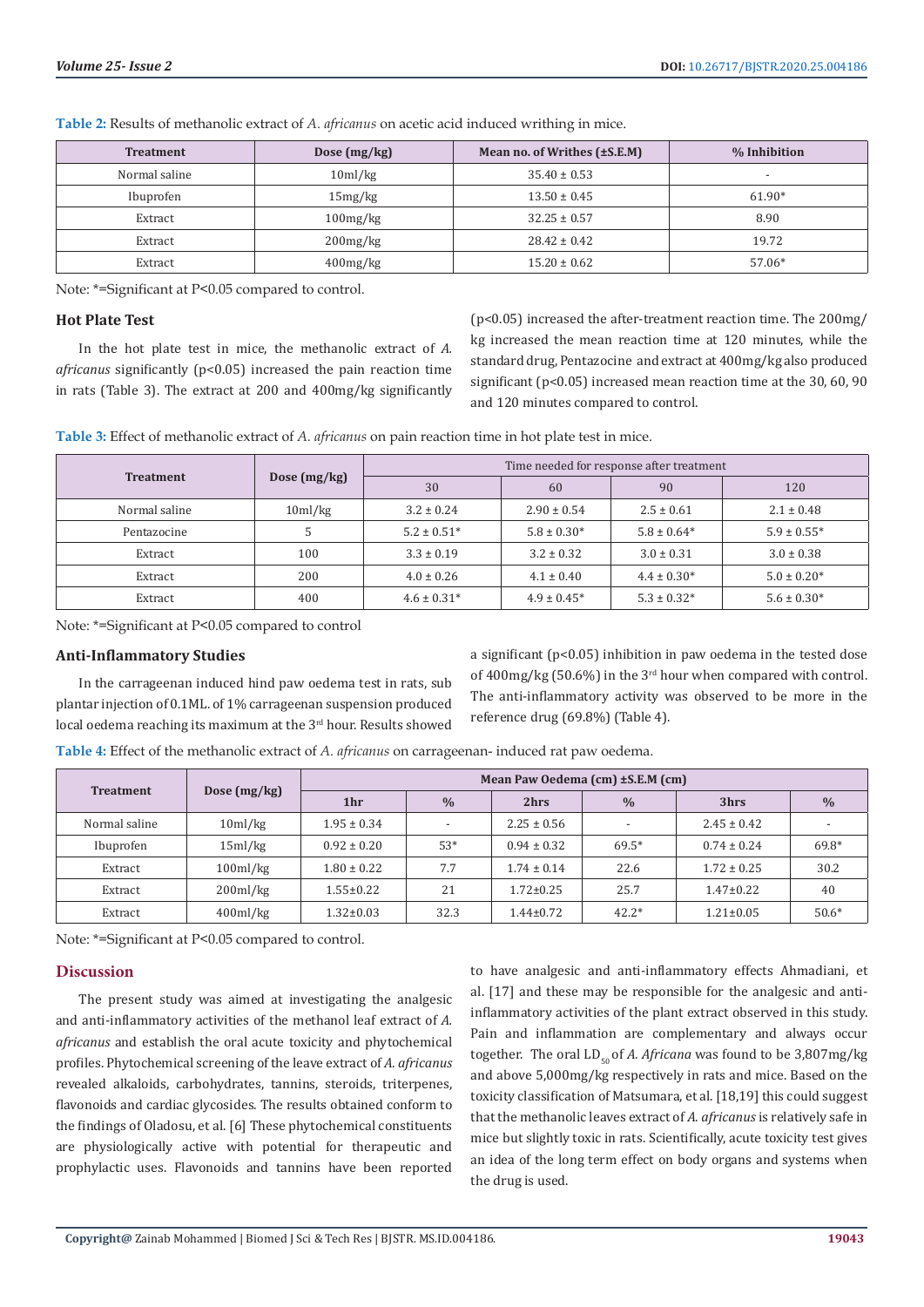In the acetic acid writhing test, the extracts inhibited the writhing reflex in mice. The test is used to screen plants for peripheral analgesic activity Abhimany, et al. [20].The method, also called abdominal constriction response, is very sensitive and able to detect analgesic effects of compounds at dose level that may be inactive in other methods like the tail-flick test Collier, et al. [21,22]. The abdominal constriction responses are postulated to partly involve local peritoneal receptors Bentley, et al. [22]and prostaglandins increase in peritoneal fluid (Deradt et al, 1980). The mechanism of activity of the extract may be due to cyclooxygenases inhibition Ior, et al. [15]. The intraperitoneal injection of acetic acid produces abdominal constriction as a result of sensitization of chemo-sensitive nociceptors by prostaglandins Sutharson et al. [23]. The ability of the plant extract to decrease the mean number of abdominal writhes may therefore be due to its action on visceral receptors that are sensitive to acetic acid. Results of the hot plate test showed that *A. africanus* extract significantly increased the pain reaction time of the rats on the hot plate at a higher dose. The hot plate test model is used for the assay of drugs effect on central pain, and drugs that are effective in this model have central analgesic effect Vanita, et al. [24].

The method was adopted to evaluate the extract for possible centrally mediated analgesic effect MacDonald et al. [25]. The central analgesic drug, pentazocine was therefore used as reference drug. The ability of the extract to prolong the thermally induced pain reaction time in mice suggested central analgesic activit. The results of the anti-inflammatory activity showed that *A. africanus* have significant anti-inflammatory activity on carrageenan induced inflammation when compared with control which showed progressive increase in the paw circumference of the rats. The activity was significant and dose dependent in the 3<sup>rd</sup> hour post injection of the inflammatory agent. Carrageenan induced inflammation is believed to be biphasic- the early phase (1-2 hours) which is mainly mediated by histamine, serotonin and increased prostaglandin release and the late phase (2-5 hours) mediated by bradykinin, polymorphonuclear cells, leukotrienes and prostaglandins produced by macrophages in the tissue Brito, et al. [26]. The extract showed inhibitory effect on the carrageenan  $-$ induced inflammation at the end of the  $3<sup>rd</sup>$  hour which is similar to the effect of most non-steroidal anti-inflammatory drugs. This suggests that the activity of the extract is in the later phase, which could be due to arachidonic acid metabolites leading to oedema dependent on neutrophils mobilizatio. This suggests that methanolic extract of *A.africanus* has anti-inflammatory effect and would be useful in managing inflammatory pain.

### **Conclusion**

The work concludes that leave extract of A*. africanus* has potential analgesic and anti-inflammatory activities. The above results support the folkloric uses of *A. africanus* for treating various forms of pains and inflammatory conditions such as rheumatism, arthritis and fever by traditional medicine practitioners in

Northern Nigeria. Further studies is however necessary to establish the probable mechanism of action for the analgesic and antiinflammatory activities and to isolate the bioactive compounds responsible for the activities.

#### **Acknowledgement**

The authors wish to acknowledge the contribution of the laboratory staff of the Department of Pharmacology and Therapeutics in carrying out the screening for analgesic and antiinflammatory activities.

# **References**

- 1. [Chi-ren L, Chun-Pin K, Wen-Huang P, Yuan-Shiun C, Shang-Chih I, et al.](https://www.hindawi.com/journals/ecam/2012/340141/) [\(2012\) Analgesic and anti-inflammatory activities of methanol extract of](https://www.hindawi.com/journals/ecam/2012/340141/) [Ficus pumila L. in mice. Evidence-Based Complementary and Alternative](https://www.hindawi.com/journals/ecam/2012/340141/) [Medicine.](https://www.hindawi.com/journals/ecam/2012/340141/)
- 2. [Ricciotti E, Fitz Gerald GA \(2011\) Prrostaglandins and inflammation.](https://www.ncbi.nlm.nih.gov/pubmed/21508345) [Arteriosclerosis Thrombosis Vascular Biol 31\(5\): 986-1000.](https://www.ncbi.nlm.nih.gov/pubmed/21508345)
- 3. [Kissin I \(2010\) The Development of new analgesic over the past 50](https://www.ncbi.nlm.nih.gov/pubmed/20185657) [years: A lack of real breakthrough drugs. Anesthesia and Analgesia 110](https://www.ncbi.nlm.nih.gov/pubmed/20185657) [\(3\): 780-789.](https://www.ncbi.nlm.nih.gov/pubmed/20185657)
- 4. [Bellik Y, Laid B, Hasan AA, Balkees AB, Fatiha A, et al. \(2013\) Molecular](https://www.ncbi.nlm.nih.gov/pubmed/23271469) [Mechanism Underlying Anti-inflammatory and Anti-allergic Activities of](https://www.ncbi.nlm.nih.gov/pubmed/23271469) [Phytochemicals: An update. Molecules 18\(1\): 322-353.](https://www.ncbi.nlm.nih.gov/pubmed/23271469)
- 5. [Burkill HM \(1985\) The useful plants of west tropical Africa. London](https://books.google.co.in/books/about/The_Useful_Plants_of_West_Tropical_Afric.html?id=dLH4oQEACAAJ&redir_esc=y) [Royal Botanical Garden Kew. pp. 181-182.](https://books.google.co.in/books/about/The_Useful_Plants_of_West_Tropical_Afric.html?id=dLH4oQEACAAJ&redir_esc=y)
- 6. [Oladosu IA, Balogun SO, Ademowo GO \(2013\) Phytochemical screening](https://www.ncbi.nlm.nih.gov/pubmed/23845545) [antimalarial and histopathological studies of](https://www.ncbi.nlm.nih.gov/pubmed/23845545) *Allophylus africanus* and *Triagia benthamii* [Chin J Nat Med 11\(4\): 371-376.](https://www.ncbi.nlm.nih.gov/pubmed/23845545)
- 7. [Sofidiya MO, Odukoya OA, Afolayan AJ, Familoni OB \(2007\) Survey](https://scialert.net/fulltextmobile/?doi=ijb.2007.302.306) [of anti-inflammatory plants sold in herb markets in Lagos Nigeria.](https://scialert.net/fulltextmobile/?doi=ijb.2007.302.306) [International Journal of Botany 3: 302-306.](https://scialert.net/fulltextmobile/?doi=ijb.2007.302.306)
- 8. [Idu M, Umweni AA, Odaro T, Ojelede L \(2009\) Ethnobotanical plants](https://opensiuc.lib.siu.edu/ebl/vol2009/iss4/15/) [used for oral Health care among the Esan tribe of Edo State Nigeria.](https://opensiuc.lib.siu.edu/ebl/vol2009/iss4/15/) [Ethnobotanical leaflets 13: 548-563.](https://opensiuc.lib.siu.edu/ebl/vol2009/iss4/15/)
- 9. Agrawal VS (1997) Drug plants of India. Kalyani Publishers Ludhiana India pp. 171.
- 10. Mohammed Z, Seniere F, Abubakar AZ, Yaro A (2017) Anti-diarrhoeal activity of the methanolic extract of leaves of Allophylus africanus Beauv. (Sapindaceae) in mice. Journal of Pharmacology and Tropical Therapeutics 7(1): 50-58.
- 11. Sofowora A (1993) Medicinal Plants and Traditional Medicine in Africa. Spectrum books Ltd Ibadan (2<sup>nd</sup> Edn). pp. 150-153.
- 12. Evans WC (2009) Trease and Evans Pharmacognosy (16<sup>th</sup> Edn). Elsevier.
- 13. [Lorke D \(1983\) A new approach to acute toxicity testing. Archives of](https://www.ncbi.nlm.nih.gov/pubmed/6667118) [toxicology 54\(4\): 275-287.](https://www.ncbi.nlm.nih.gov/pubmed/6667118)
- 14. [koster R, Anderson M, DE Bear EJ \(1959\) Acetic acid for analgesic](https://www.scirp.org/(S(351jmbntvnsjt1aadkposzje))/reference/ReferencesPapers.aspx?ReferenceID=1622212) [screening. Federation proceedings 18: 412-416.](https://www.scirp.org/(S(351jmbntvnsjt1aadkposzje))/reference/ReferencesPapers.aspx?ReferenceID=1622212)
- 15. [Ior LD, Uguru MO Olotu PN, Ohemu TL, Ukpe A \(2011\) Evaluation of](https://www.researchgate.net/publication/290078625_Evaluation_of_analgesic_and_anti-inflammatory_activities_and_phytochemical_screening_of_the_leaves_extract_of_paullinia_pinnata_Sapindaceae) [analgesic and anti-inflammatory activities and phytochemical screening](https://www.researchgate.net/publication/290078625_Evaluation_of_analgesic_and_anti-inflammatory_activities_and_phytochemical_screening_of_the_leaves_extract_of_paullinia_pinnata_Sapindaceae) [of the leaves extract of Paullinia pinnata \(Sapindaceae\). Journal of](https://www.researchgate.net/publication/290078625_Evaluation_of_analgesic_and_anti-inflammatory_activities_and_phytochemical_screening_of_the_leaves_extract_of_paullinia_pinnata_Sapindaceae) [Chemical and Pharmaceutical Research 3\(4\): 351-356.](https://www.researchgate.net/publication/290078625_Evaluation_of_analgesic_and_anti-inflammatory_activities_and_phytochemical_screening_of_the_leaves_extract_of_paullinia_pinnata_Sapindaceae)
- 16. [Winter CA, Risley EA, Nuss GW \(1962\) Carrageenan induced edema in](https://journals.sagepub.com/doi/abs/10.3181/00379727-111-27849) [hind paw of the rats as an assay for anti-inflammatory drugs. Proceeding](https://journals.sagepub.com/doi/abs/10.3181/00379727-111-27849) [of the society for Experimental Biology and Medicine 111: 544-547.](https://journals.sagepub.com/doi/abs/10.3181/00379727-111-27849)
- 17. Ahmadiani A, Fereidoni M, Semnanian S, Kamalinejad M, Saremi S (1998) Anti-nociceptive and anti -inflammatory effects of Sambucus ebulus rhizome extract in rats. J Ethnopharmcol 61: 229-235.